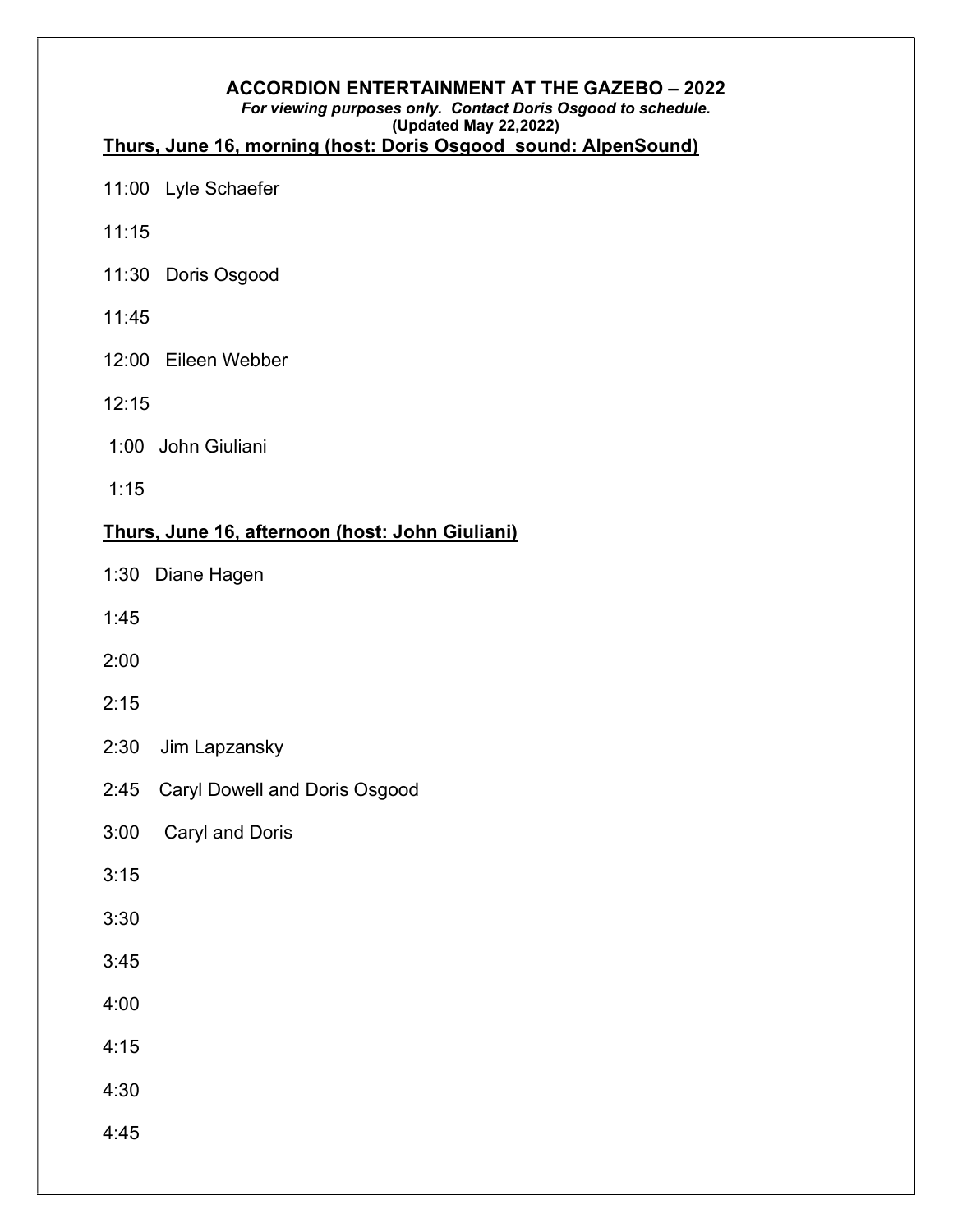## Fri, June 17 morning (host: TBA sound: AlpenSound)

- 10:30 Reserved for Rainier Middle School
- 12:30 Bonnie Birch
- 12:45 Lyle Schaefer
- 1:00 Beverly Fess w/ Ron Griffin
- 1:15 Beverly/Ron

#### Fri, June 17, afternoon (host: TBA)

- 1:30 Colleen Halverson/Joan Coleman/Cathy Cowley
- 1:45 Colleen/Joan/Cathy
- 2:00 Andre Graa
- $2.15$
- 2:30
- 2:45 Jim Lapzansky
- 3:00 Joan Grauman
- 3:15 Joan Grauman with Bill Morse
- 3:30 Organized Jam Session with Lyle Schaefer directing set list posted on line using the Gazebo Ensemble Gig Book  $(3:30 - 3:40 \text{ set-up}, 3:40 - 4:20 \text{ performance}, 4:20 - 4:30 \text{ clear stage})$

4:30

4:45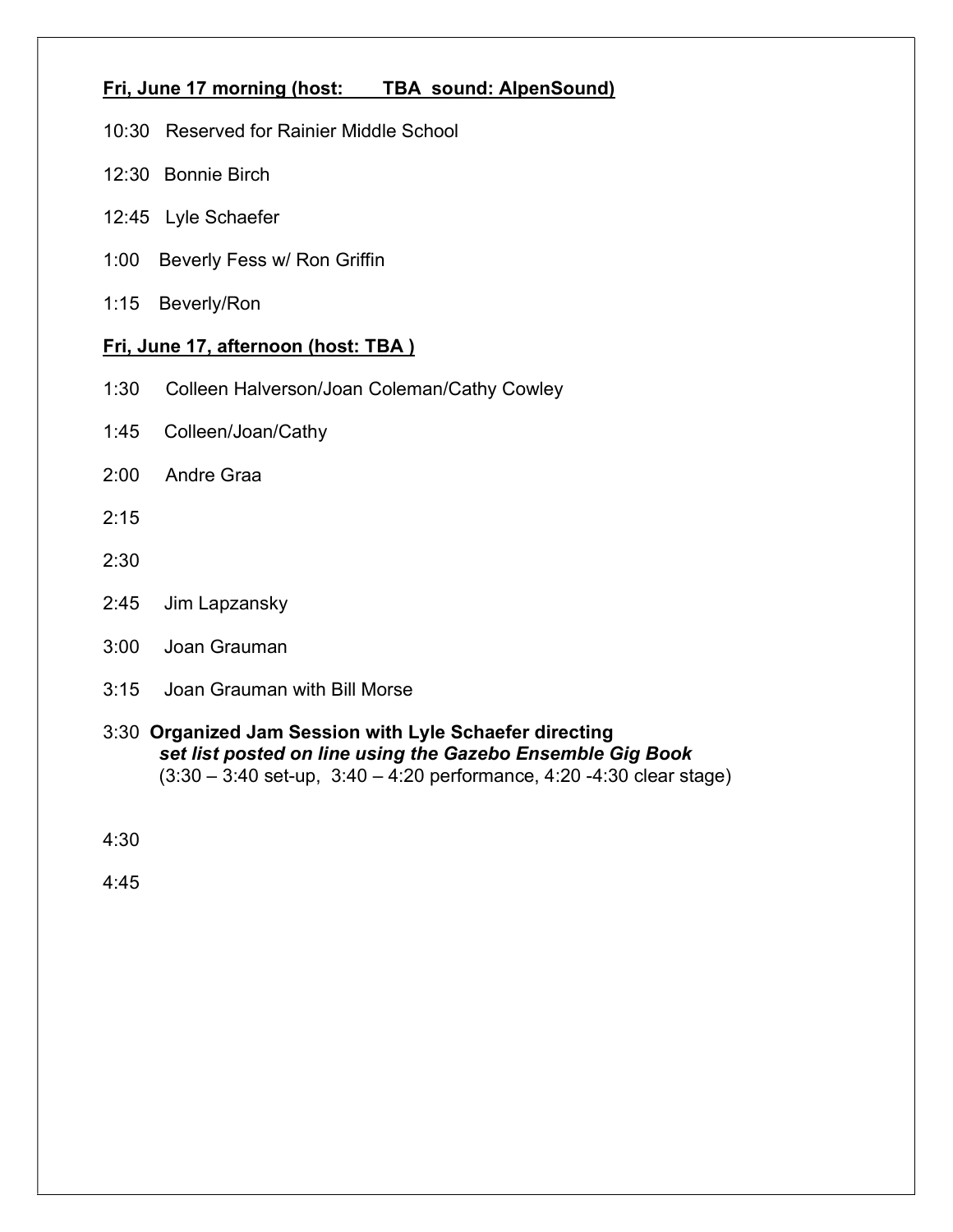#### Sat, June 18, morning (host: TBA sound: AlpenSound)

- 11:00 Lyle Schaefer
- 11:15
- 11:30 Andy Gonzalez with Juan Barco
- 11:45 Andy/Juan
- 12:00 Gary Malner
- 

12:15 (Parade begins approx..12:45 PM; schedule will be altered)

- 12:30
- 12:45
- 1:00 Caryl /Dowell and Doris Osgood
- 1:15 Caryl/Doris

## Sat, June 18, afternoon (host: TBA)

- 1:30 Olga Kargopoltseva
- 1:45
- 2:00 Andre Graa
- 2:15 Jim Tobler
- 2:30 Diane Hagen/Celia Dalrymple
- 2:45 Celia Dalrymple/Charles Dalrymple
- 3:00 Mike Zampincini
- 3:15 Mike Z.
- 3:30 Organized Jam Session with Lyle Schaefer directing The set list is posted on line using the Gazebo Ensemble gig book  $(3:30 - 3:40 \text{ set-up}, 3:40 - 4:20 \text{ performance}, 4:20 - 4:30 \text{ clear stage})$

4:30

4:45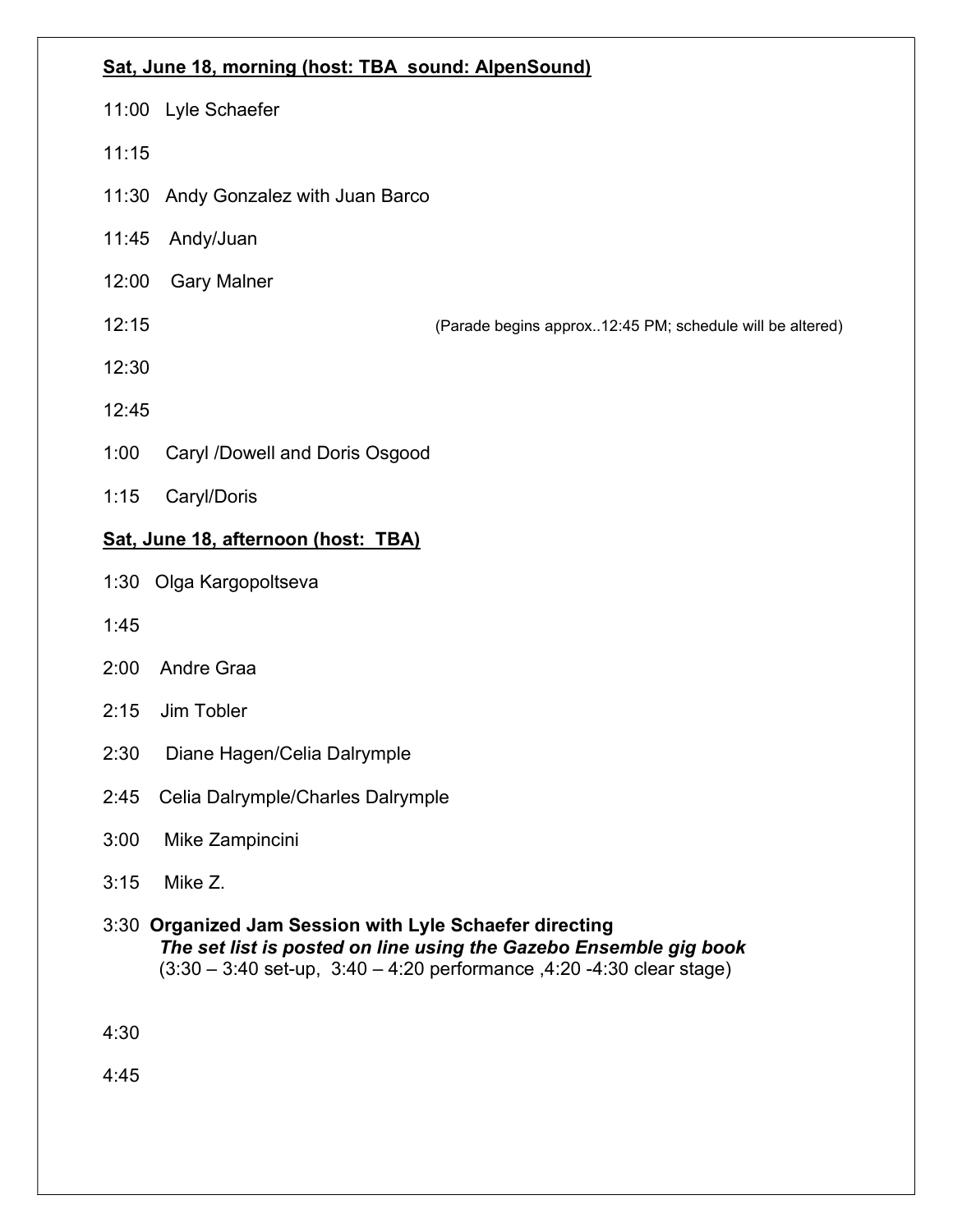#### Sun, June 19, morning (host: TBA sound: AlpenSound)

|       | 11:00 Lyle Schaefer |
|-------|---------------------|
|       | 11:15 Jim Lapzanski |
| 11:30 |                     |
| 11:45 |                     |
| 12:00 |                     |
| 12:15 |                     |
| 12:30 |                     |
| 12:45 |                     |
| 1:00  |                     |
|       |                     |

- 1:15
- 1:30
- 1:45